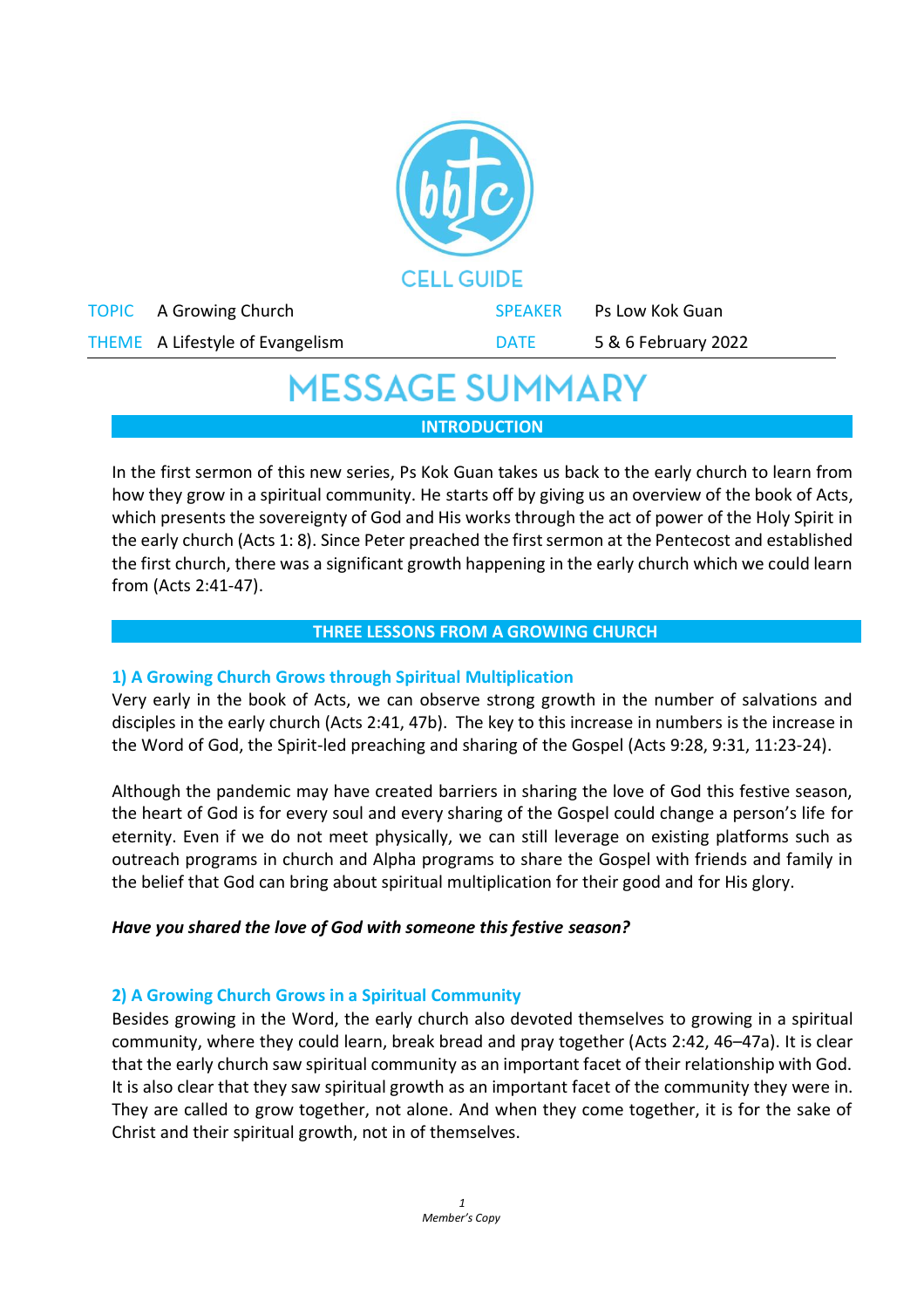Ps Kok Guan showed us a wheel framework to illustrate how fellowship with other believers was one of the key spokes of the wheel of the Obedient Christian in Action. The early church did so regularly in the temple and at home, and today we do so in corporate worship and as part of our cell groups. The important lesson is that we grow, not on our own, but together in a spiritual community. It is important to have someone whom we can turn to, through the hills and valleys of our spiritual journey, especially if we are serving or leading.

#### *Do you have someone whom you can turn to?*

#### **3) A Growing Church Grows towards Spiritual Transformation**

The proof of growth is not just in the numbers, but in changed hearts and lives lived for God. The most important growth works on the inside. The power of the Holy Spirit can bring complete transformation in a person (Acts 2:43-45). We are reminded that Jesus is the miracle worker, and through service, we have a unique opportunity to witness the miraculous transformation God is working out in each of us. The early church saw hearts changed by God and being moved for the poor and needy, and actions and behaviours reflecting that great change of heart.

Ps Kok Guan mentions that growth takes time and that spiritual transformation is a work in progress. He challenges us to go for the long haul as lives are transformed over time.

# *Are you experiencing God's working in your life?*

#### **CONCLUSION**

As we embark on a study of a lifestyle of evangelism, it is good to draw lessons by revisiting the practices of the early church.

We learn that growing as a church comes in three ways

- through spiritual multiplication as we share God's word.
- in a spiritual community as we fellowship with God's people.
- and towards spiritual transformation as we experience God working in our lives.

With God's help, we can continue to grow and share in the great work that God is doing. God is still moulding us and our church as he did for the first church. When we look back, we want to see Christ in every one of us.